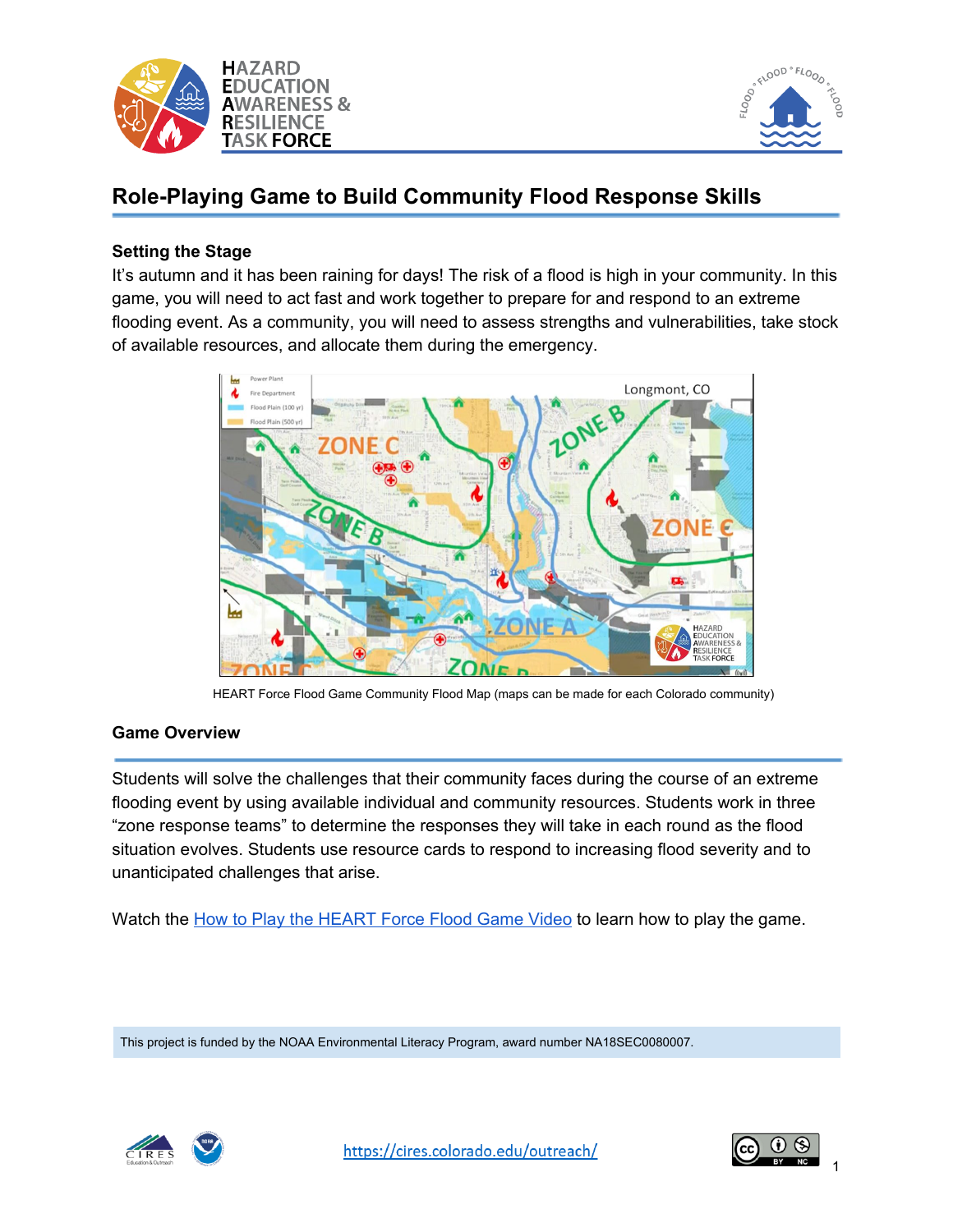





| <b>Instructional Overview</b>     |                                                                                                                                                                                                                                                                                                                                                                                                                                                                                                                                                                                                                                                                                                                                                     |  |  |  |
|-----------------------------------|-----------------------------------------------------------------------------------------------------------------------------------------------------------------------------------------------------------------------------------------------------------------------------------------------------------------------------------------------------------------------------------------------------------------------------------------------------------------------------------------------------------------------------------------------------------------------------------------------------------------------------------------------------------------------------------------------------------------------------------------------------|--|--|--|
| <b>Grade Level</b>                | Middle/High School                                                                                                                                                                                                                                                                                                                                                                                                                                                                                                                                                                                                                                                                                                                                  |  |  |  |
| <b>Instructional Time</b>         | 50-70 minutes                                                                                                                                                                                                                                                                                                                                                                                                                                                                                                                                                                                                                                                                                                                                       |  |  |  |
| <b>Unit Driving Question</b>      | How can we make our community more resilient to floods?                                                                                                                                                                                                                                                                                                                                                                                                                                                                                                                                                                                                                                                                                             |  |  |  |
| <b>Lesson Driving</b><br>Question | How can a community use existing resources (including youth) to respond<br>to challenges that arise during a flood?                                                                                                                                                                                                                                                                                                                                                                                                                                                                                                                                                                                                                                 |  |  |  |
| <b>Building Toward</b>            | NGSS: MS-ESS3-2, HS-ESS3-1<br>CDE: MS3.ESS.GLE9, HS3.ESS.GLE10                                                                                                                                                                                                                                                                                                                                                                                                                                                                                                                                                                                                                                                                                      |  |  |  |
| <b>Three Dimensions</b>           | <b>Science and Engineering Practices:</b><br>• Constructing Explanations and Designing Solutions<br>• Obtaining, Evaluating, and Communicating Information<br><b>Disciplinary Core Ideas:</b><br>• ESS3.B: Natural Hazards<br><b>Crosscutting Concepts:</b><br><b>Systems and System Models</b><br>Cause and effect                                                                                                                                                                                                                                                                                                                                                                                                                                 |  |  |  |
| <b>What Students Will Do</b>      | • Evaluate information on flood conditions to appropriately use community<br>resources to respond to a flood in their community by assessing the<br>causes and effects of extreme flooding.<br>Design solutions to address flood risk using a system model of a<br>community flood response effort.                                                                                                                                                                                                                                                                                                                                                                                                                                                 |  |  |  |
| <b>Materials</b>                  | Materials can be ordered from the HEART Force program staff or printed<br>from the <b>HEART</b> Force website.<br>Facilitator script (included in this document)<br>❏<br>Large map of the community, either projected or printed and posted<br>⊔<br>Each team will need (at least 3 teams needed to play):<br>One Flood Game Board<br>One copy of <b>Flood Game Response Guidelines</b><br>One copy of Flood Game Resource Card Guide<br>□ One copy of each Flood Game Emergency Updates and Community<br>Challenges for each round (to be handed out only in the round in which<br>they are used)<br>□ Flood Game Resource Cards (note: One set of the Community<br>Resource Cards for the class, and one Individual Resource Card per<br>student) |  |  |  |
| <b>Material Preparation</b>       | $\Box$ Read the complete facilitator script before playing.<br>$\Box$ Print copies of game materials (see above). Cut out the resource cards.<br>Laminate game materials if you want to reuse them.<br>$\Box$ Project or post the large map of the community.                                                                                                                                                                                                                                                                                                                                                                                                                                                                                       |  |  |  |



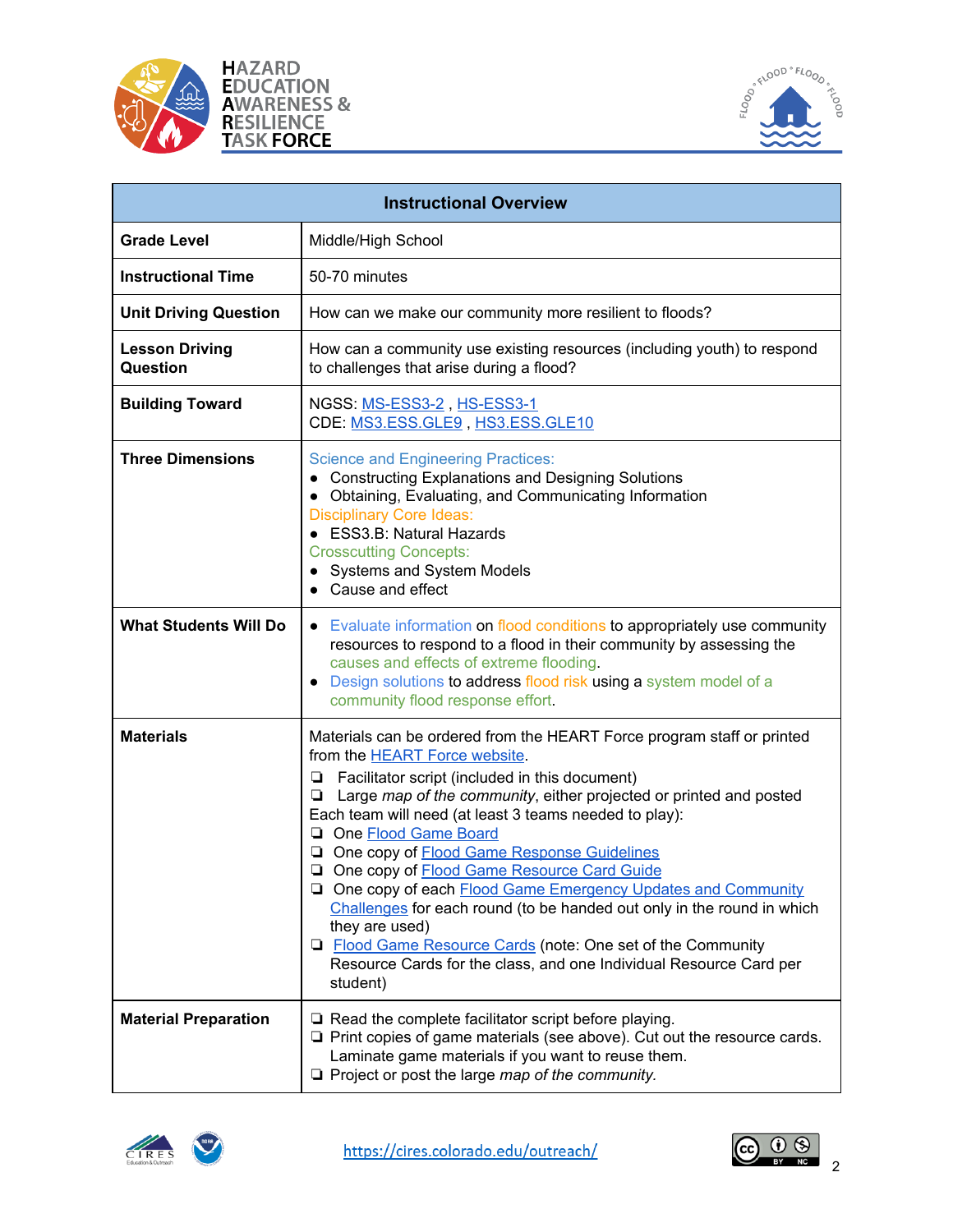



|                   | $\Box$ Organize handouts for each zone response team so that they are easy<br>to distribute between each round.<br>$\Box$ Community resource cards will need to be collected, shuffled, and<br>redistributed between rounds. This is a good task to delegate to a<br>student.                                                               |
|-------------------|---------------------------------------------------------------------------------------------------------------------------------------------------------------------------------------------------------------------------------------------------------------------------------------------------------------------------------------------|
| <b>Vocabulary</b> | Flood is a rising and overflowing of a body of water, especially onto<br>normally dry land.<br>Levee is a barrier, either natural or made by people, that helps to contain<br>and redirect the flow of water in a river or stream.<br>Levee breach is the failure of the barrier keeping water in the river. A<br>breach leads to flooding. |

## **Scoring**

After each round, zone response teams should total up the number of Immediate/Community Actions that they successfully addressed in that round, as well as the number of Secondary Actions, Other Actions, or Collaborations. Keep track of zone response team scores between rounds on a whiteboard or projected spreadsheet.



# **Facilitation tips**

Example scoreboard

- The *Emergency Update* for each round of the game requires participants to address an immediate flood challenge, as well as a *Community Challenge* that causes additional disruption in the hazard response.
- Each zone has different challenges and will require different resources to address them. Zones A and B will always be focused on addressing flood, while Zone C will never experience flood but instead will always be in charge of the *Community Challenge*.
- Solving a challenge requires having either the resource card specified or coming up with a creative solution (optional; see below). You can assume that if you have the indicated resource card, you have all the supporting resources needed to use it. For example, if your task is "Deploy volunteer teams to evacuate people," you only need the *Volunteer Teams* card, without any additional communication resources, vehicles, etc.



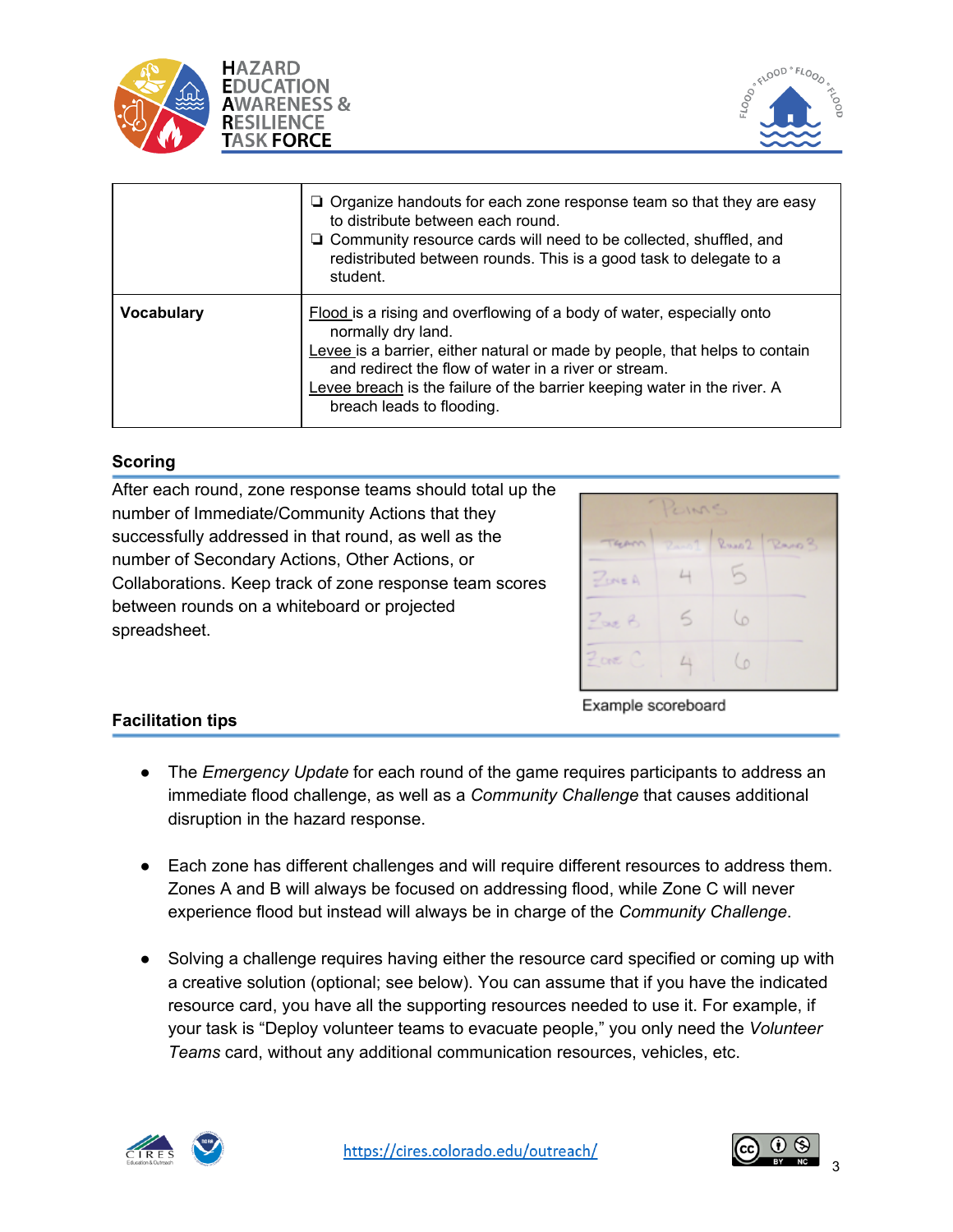



- **●** Using creative solutions (optional): Each round, students can solve their tasks using a creative solution (a creative combination of community and individual resource cards), but they must fit the challenge. For example, a "road barricade" could potentially be solved by the "road signs" and an Individual Resource card with "construction help" specified. Some students may try to abuse the flexibility around the option to use creative solutions. You can increase accountability by having zone teams report out on their creative solutions at the end of the round or have teams evaluate or vote on each other's creative solutions. The creative solutions option can be omitted for younger or larger groups to simplify the game.
- **●** Each round stands alone in terms of solving challenges. Challenges and resources do not carry between rounds.

#### **Facilitator script**

The facilitator script is shown in blue, to be read aloud or paraphrased.

#### **Introduction to the game** *(5 minutes)*

**Facilitator**: Good afternoon, members of the [*name of your town*] community! Thank you for joining us to play a game in which we are going to work together to protect our community from a severe flooding event. Our goal is to learn how to invest in and use our resources wisely to respond to changing conditions during the flood. So, to get started, let's break into three zone response teams.

#### Tip for assigning teams:

There are three zones, so have students count down numbers from 1-3 and repeat. All students assigned "1" will be Zone A players, all students assigned "2" will be Zone B players, etc. Each group should have 4-5 students. If you have more than 12-15 students, create two groups for each zone.

Break into zone response teams. Post/project/hand out the map of the community.

**Facilitator:** Find your zone on the map of the community and get a sense for where your zone is located. Each zone response team is in charge of addressing flood impact in your zone. Notice that:

- Zone A is closest to the river,
- Zone B a little farther away, and
- Zone C is completely out of the floodplain.





4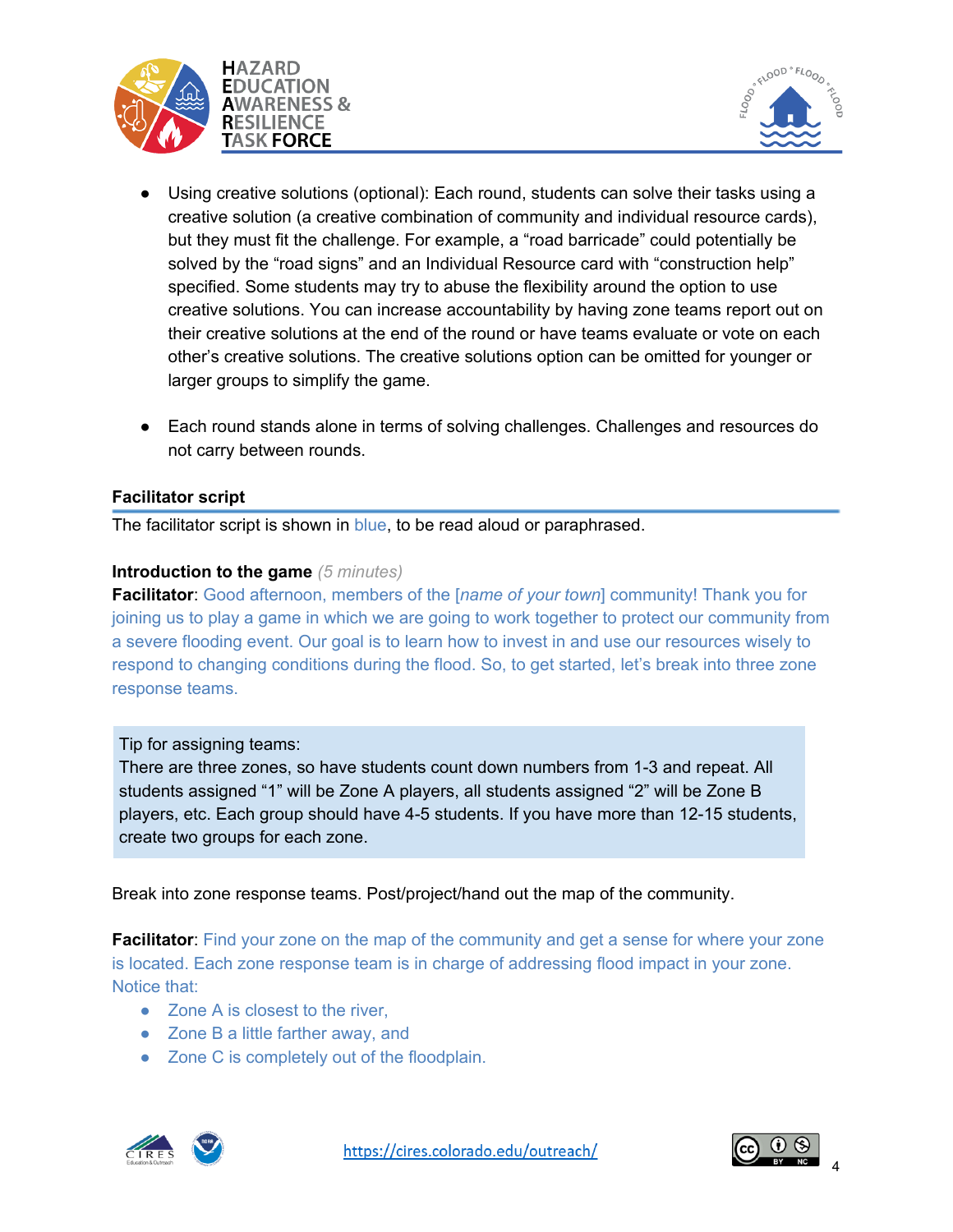



## **Introduction to resource cards** *(10 minutes)*

**Facilitator:** The game has three rounds and, in each round, the zone response teams must use their available resources to handle the impact of flooding and related challenges. You have two kinds of resources that you can use in each round: *community resources* and *individual resources*. Each round, your team will receive a selection of community resource cards and you will select the most useful ones for your zone. On the other hand, individual resource cards are resources that you personally bring to your community. Community resource cards will be reshuffled and distributed anew for each round.



Examples of community resource cards (above) and *Resource Card Guide* (below)

I'm going to hand out 13 *community resource* cards to each group. Look them over carefully and be sure you understand what they represent. You can find a list of all the community resources that are in the game on the *Resource Card Guide*.

Hand out *[community](https://drive.google.com/file/d/1OkxNN3tMz-23NEFptDaDd-ztt2PPwHqS/view?usp=sharing) resource cards* and *[Resource](https://drive.google.com/file/d/1gK1Qk3YMKhehLdyap4Os5c-jNB4XDJai/view?usp=sharing) Card Guide.*

**Facilitator:** In each round, the zone response teams will encounter a series of challenges. To solve the challenges, you must have the resource card that corresponds to that challenge. Your team earns points each round for how well you use your resources to address the challenge.

In addition to using the resource cards to solve your own challenges, as you play you may share them with other zone response teams. It strengthens your community response when everyone knows about each other's resources and is willing to share them. Your team can gain a maximum of one point per round by collaborating. But only the team giving the resources gains the point, the receiving team does not.





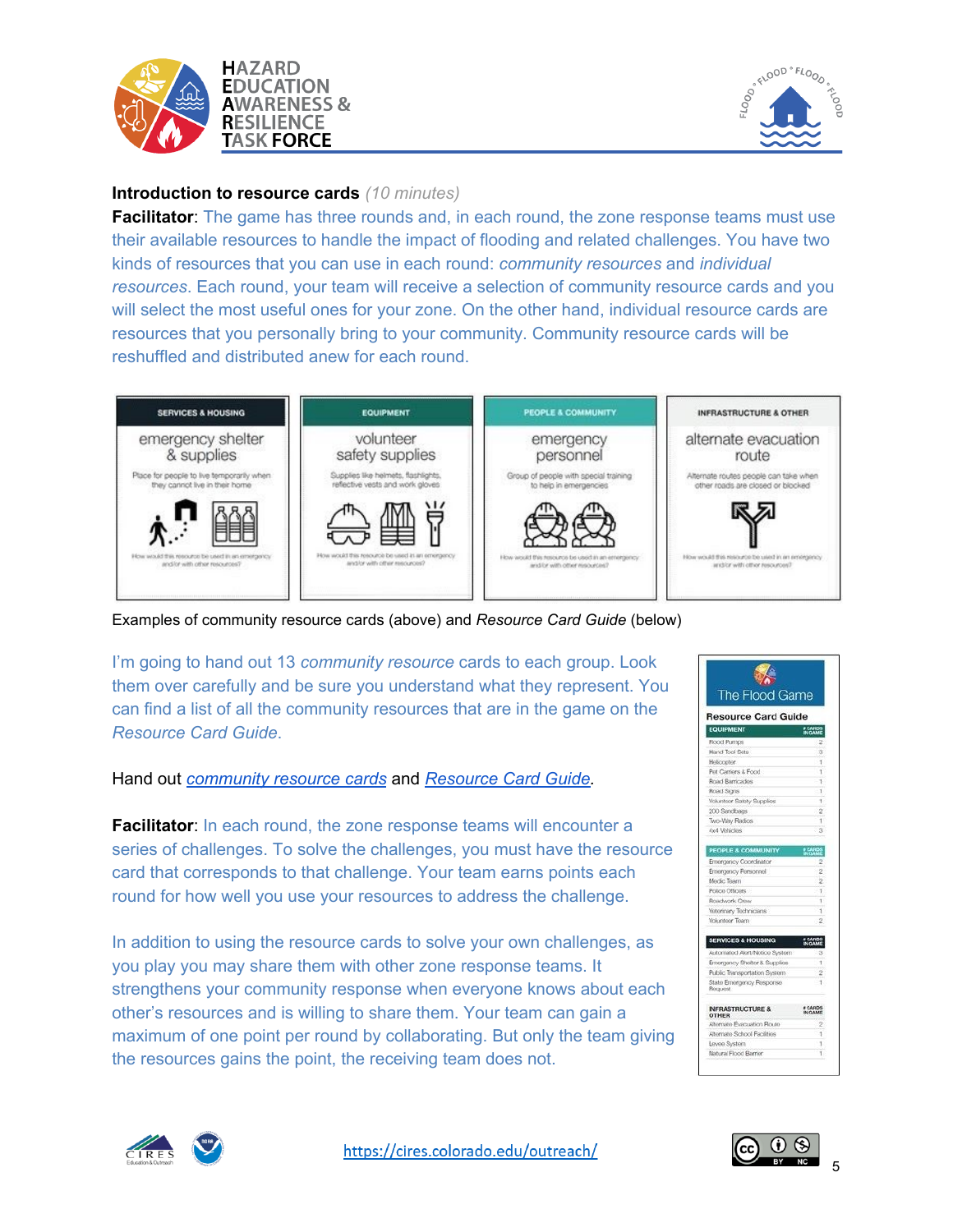



**Facilitator**: Now, I'm going to hand out the *individual resource cards*. There is one card for each player. The individual resource cards represent what you as a person can do to help your community during an emergency. You have a lot more valuable skills than you probably realize.

Think about things you can do like communicating between people, helping take care of people or pets who are displaced, or helping to organize and set up emergency shelters. **Please mark one of the skills listed on your individual resource card.** This is your personal skill for the entire game, so pick the one that best fits you.

Hand out *[individual](https://drive.google.com/file/d/1OkxNN3tMz-23NEFptDaDd-ztt2PPwHqS/view?usp=sharing) resource cards*.

**Facilitator:** One of the ways that individual resource cards can be used is by combining your individual resource card with a teammate's individual resource card to make a volunteer team.

**INDIVIDUAL RESOURCE** Think about your skills and interests. What is an activity or job that you could do to help your community in an emergency? Caregiving Construction Help Driving/Transporting Communications Neighborhood Organizer First Aid/Medical Assistance Other:

If your zone response team does not have a community *Volunteer Team* card, you can use a combination of two individual resource cards that each have different skills selected to make a volunteer team. And if your team does not have enough individual skill diversity to make a volunteer team, you can share your cards with other zone response teams, as long as both teams agree to share.

#### **Round 1** *(10 minutes)*

**Facilitator:** It's autumn in [*your community*] and it's been raining for several days. It's time to start thinking about how to prepare our community in case the rains continue.

# Hand out *Flood Response [Guidelines.](https://drive.google.com/file/d/15MOGG2PfVhuTS0wM_CpiTdKD3jHgC01u/view?usp=sharing)*

**Facilitator:** Each zone response team will need to decide which resources you want to use in the first round of the game. You don't yet know exactly what the flooding level and challenges will be in this round, but you know that there have been heavy rains, and you know where your zone is located in the community. Prioritize which resources will be most important to address potential flooding impact in your zone—you can only keep **eight** *community resource cards*. Use the *Flood Response Guidelines* to help with your







6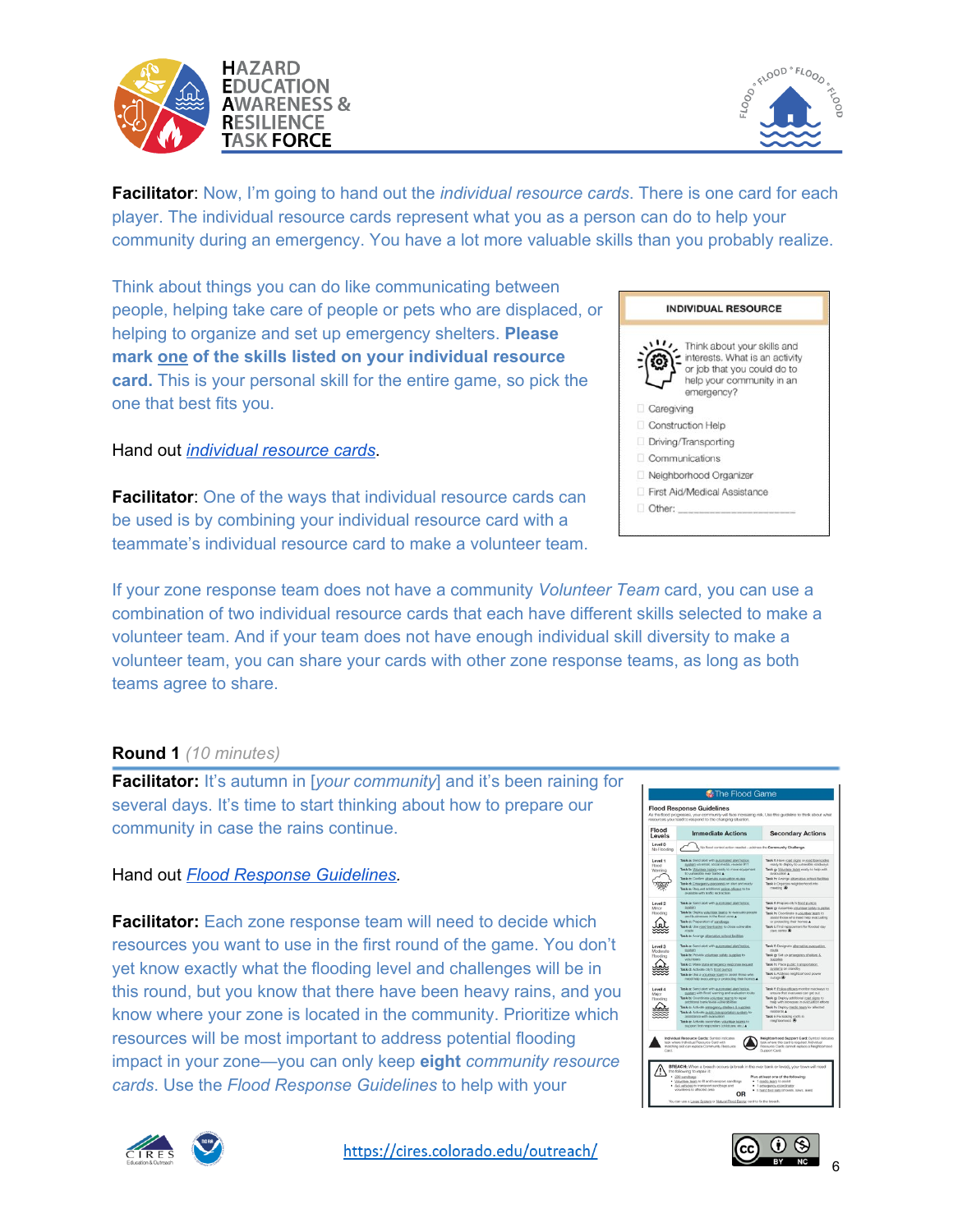



decision. You have 3 minutes to decide on the cards that you want to keep. Place the remaining five cards in a pile and set them aside.

#### Hand out the game [boards](https://drive.google.com/file/d/1emBoZ9IGFnTUCmK0BBp6wumthlA3NjGe/view?usp=sharing).

**Facilitator:** Here is your game board. Please complete the header with your group information. You can select a team name. When you play this round, place the resource cards on or near each task on the game board.

**Facilitator:** I will now read the *Emergency Update for Round # 1*:

*The rains have been falling for several days and parts of your community are starting to see signs of flooding. In addition, your community experiences a community challenge: a communication outage has occurred that will require resources to manage.*

| Game                                                           |                           | Zone: Flood lovel: Total points: |                                                                                               |                           |
|----------------------------------------------------------------|---------------------------|----------------------------------|-----------------------------------------------------------------------------------------------|---------------------------|
| <b>Immediate/Community Actions</b><br>Zone A, B: 2 points each |                           | Zone C: 3 points each            | <b>Secondary Actions</b><br>Zone A, B: 1 point each                                           | Zone C: N/A               |
| Task a<br>RECOMMENDED                                          | <b>POINTS</b><br>CREATIVE |                                  | Task f<br><b>RECOMMENDED</b>                                                                  | <b>POINTS</b><br>CREATIVE |
| OR                                                             |                           |                                  | <b>OR</b>                                                                                     |                           |
| Task b<br>RECOMMENDED                                          | POINTS<br>CREATIVE        |                                  | Task g<br>RECOMMENDED                                                                         | POINTS<br>CREATIVE        |
| <b>OR</b>                                                      |                           |                                  | <b>OR</b>                                                                                     |                           |
| Task <sub>c</sub><br>RECOMMENDED                               | POINTS<br>CREATIVE        |                                  | Task h<br>RECOMMENDED                                                                         | POINTS<br>CREATIVE        |
| OR                                                             |                           |                                  | OR                                                                                            |                           |
| Task d<br>RECOMMENDED                                          | POINTS<br><b>CREATIVE</b> |                                  | Task i<br>RECOMMENDED                                                                         | POINTS<br>CREATIVE        |
| OR                                                             |                           |                                  | OR                                                                                            |                           |
| Task e<br>RECOMMENDED                                          | POINTS<br><b>CREATIVE</b> |                                  | <b>Other Actions</b><br>Zones A. B: Breach Zone C: Bonus challenge<br>Which resource card(s)? | <b>POINTS</b>             |
| OR                                                             |                           |                                  |                                                                                               |                           |

Hand out copies of *[Emergency](https://drive.google.com/file/d/15Hq3EDlyxQURyQeIgWnhMEmWVCGQZqQn/view?usp=sharing) Update #[1](https://drive.google.com/file/d/15Hq3EDlyxQURyQeIgWnhMEmWVCGQZqQn/view?usp=sharing)* to Zone A and Zone B response teams and the *Round 1 [Community](https://drive.google.com/file/d/15Hq3EDlyxQURyQeIgWnhMEmWVCGQZqQn/view?usp=sharing) Challenge* to Zone C response team.



**Facilitator:** You will have 10 minutes to solve your challenges for this round.

- Zones A and B: Refer to the *Flood Response Guideline* and your *Emergency Update* to learn what tasks your team has to accomplish.
- Zone C: Address the tasks from the *Community Challenge*.
- All zones: Use your game board to track which resources you are using to tackle your tasks. You must come up with a plan for your group and a way to use your resources. Check off solved tasks where you have the resource card you need.





7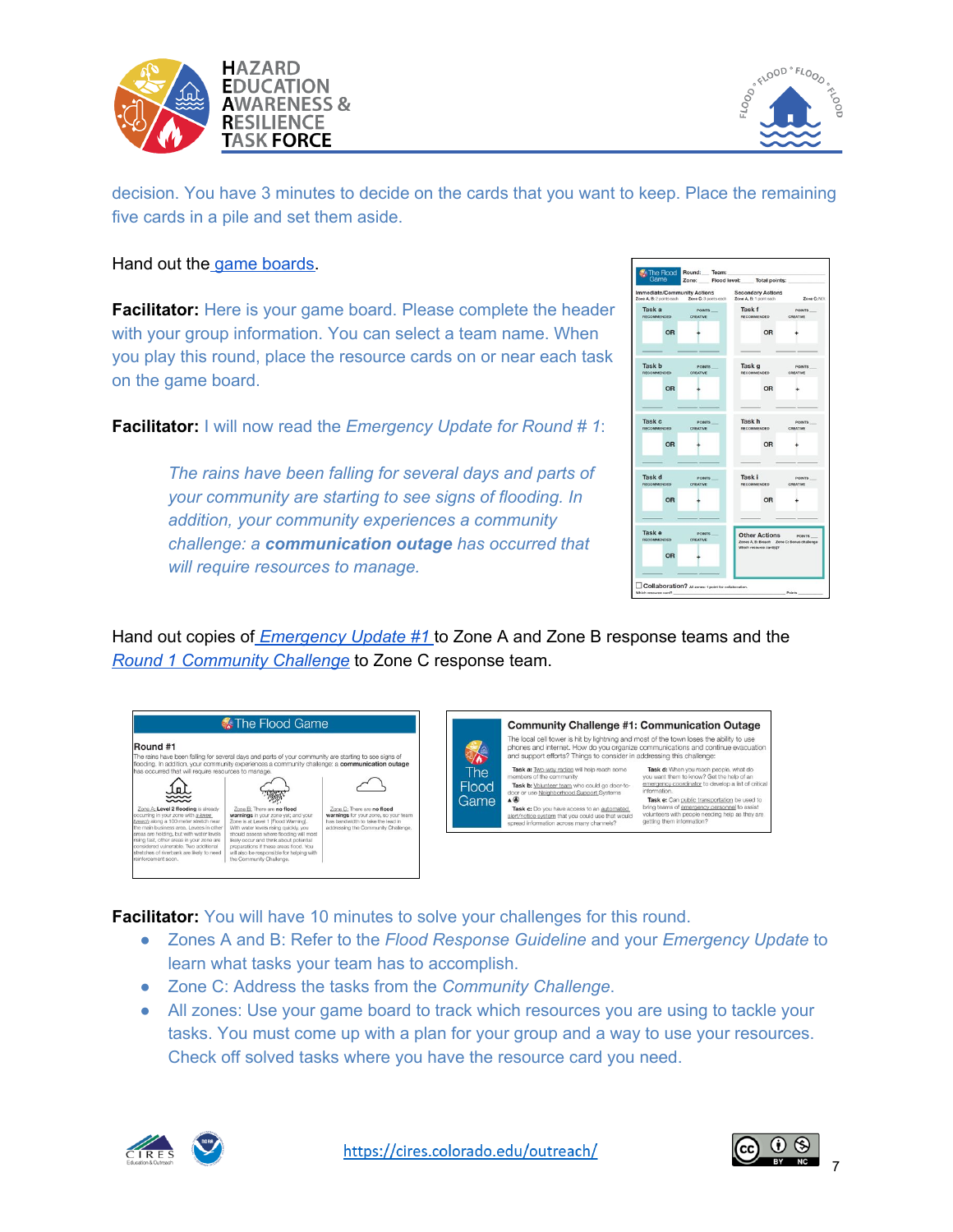



**Optional creative solutions:** Remember, if you don't have the required resource card, but you have at least two other cards that could work together to solve the task, you can use a creative solution. You are accountable as to whether the cards that you are using for the creative solutions are actually solving the challenge.

Set timer for 10 minutes. Give students 2-minute and 1-minute warmings. Remind teams about the option for sharing resources towards the end of the round.

**Facilitator:** Time is up! Let's add up each zone's total points for Round 1.

See scoring section above for details on scoring.

#### **End of Round 1 Reflection**

Have each team share out to the whole class.

- Was your group able to complete all the tasks with the resources you had?
- In what ways could you have used your resources better or more creatively?
- Are there resources you wish you had?

#### **Round 2** *(10 minutes)*

**Teams stay the same for each round. Each player keeps his/her own** *individual resource card*. Collect and shuffle the *community resource cards*. Hand out 13 random cards to each team. Each team gets a new game board or wipes and re-uses a laminated game board.

**Facilitator:** The rains haven't stopped, and regional rains are contributing to the upstream tributaries causing the stretch of river through your community to continue to rise. Look at your new *community resource cards* and pick the **eight** you want to work with. The flooding and challenges you dealt with in Round 1 are resolved. In Round 2, you only need to worry about the new flooding and new challenges that you encounter.

I will now read the Emergency Update for Round # 2:

*The flooding is escalating in the areas closest to the river. In addition, your community experiences a community challenge: a road failure has occurred that will affect your community's ability to move people and supplies.*

Hand out copies of *[Emergency](https://drive.google.com/file/d/15Hq3EDlyxQURyQeIgWnhMEmWVCGQZqQn/view?usp=sharing) Update #2* to Zone A and Zone B response teams and the *Round 2 [Community](https://drive.google.com/file/d/15Hq3EDlyxQURyQeIgWnhMEmWVCGQZqQn/view?usp=sharing) Challenge* to Zone C response team.



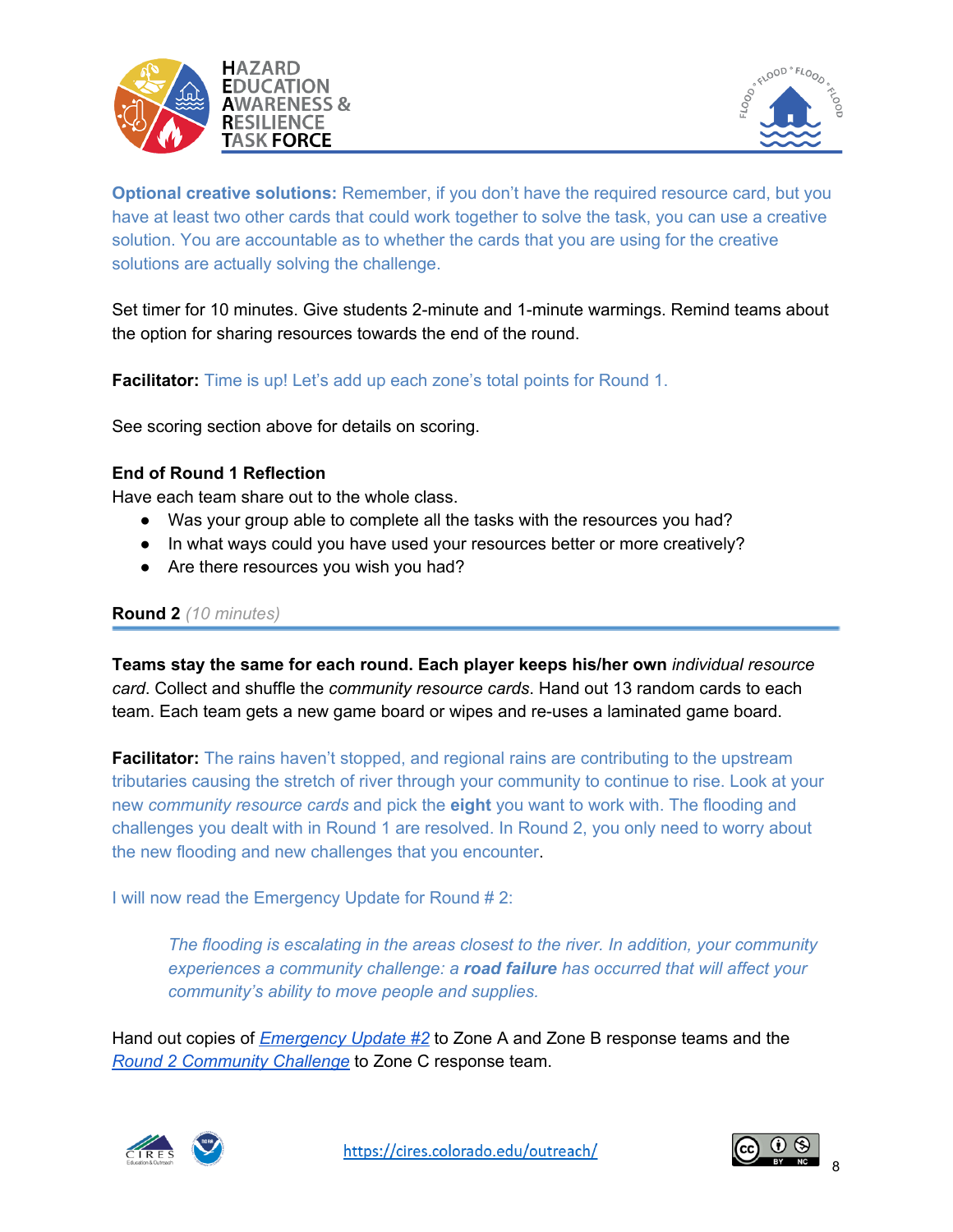



**Facilitator:** Please complete the header on your game board for Round 2. As with last round, you have 10 minutes to solve as many of your tasks as you can. Work together in your team to strategize how to use your resources wisely. Use your *Flood Response Guide* or *Community Challenge* details to track which resources you need. Use your game board to mark which resources you have used. Check off solved tasks where you have the card that is needed.

**Optional creative solutions:** Again, if you don't have the required resource card, but you have at least two other cards that could work together to solve the task, you can use a creative solution. You are accountable as to whether the cards that you are using for the creative solutions are actually solving the challenge.

Set timer for 10 minutes. Give students 2-minute and 1-minute warmings.

**Facilitator:** Time is up! Let's add up each zone's total points for Round 2.

## **End of Round 2 Reflection**

Have each team share out to the whole class.

- How did your strategy change from Round 1 to Round 2?
- What additional resources did you need that you were unable to get?
- Optional: Did you use any creative solutions?

#### **Round 3** *(10 minutes)*

Teams stay the same for each round. Each player keeps his/her own *individual resource card*. Collect and shuffle the *community resource cards*. Hand out 13 random cards to each team. Each team gets a new game board or wipes and re-uses a laminated game board.

**Facilitator:** The flood threat continues to rise and severe effects are present in the community. Evacuations are necessary and State Emergency Response must be requested. Look at your new community resource cards and pick the **eight** cards you want to work with.

I will now read the Emergency Update for Round # 3:

*The river level continues to rise and severe flooding is present in the business district. In addition, your community experiences a community challenge: there are vulnerable people who must be evacuated.*

Hand out copies of *[Emergency](https://drive.google.com/file/d/15Hq3EDlyxQURyQeIgWnhMEmWVCGQZqQn/view?usp=sharing) Update #[3](https://drive.google.com/file/d/15Hq3EDlyxQURyQeIgWnhMEmWVCGQZqQn/view?usp=sharing)* to Zone A and Zone B response teams and the *Round 3 [Community](https://drive.google.com/file/d/15Hq3EDlyxQURyQeIgWnhMEmWVCGQZqQn/view?usp=sharing) Challenge* [t](https://drive.google.com/file/d/15Hq3EDlyxQURyQeIgWnhMEmWVCGQZqQn/view?usp=sharing)o Zone C response team.



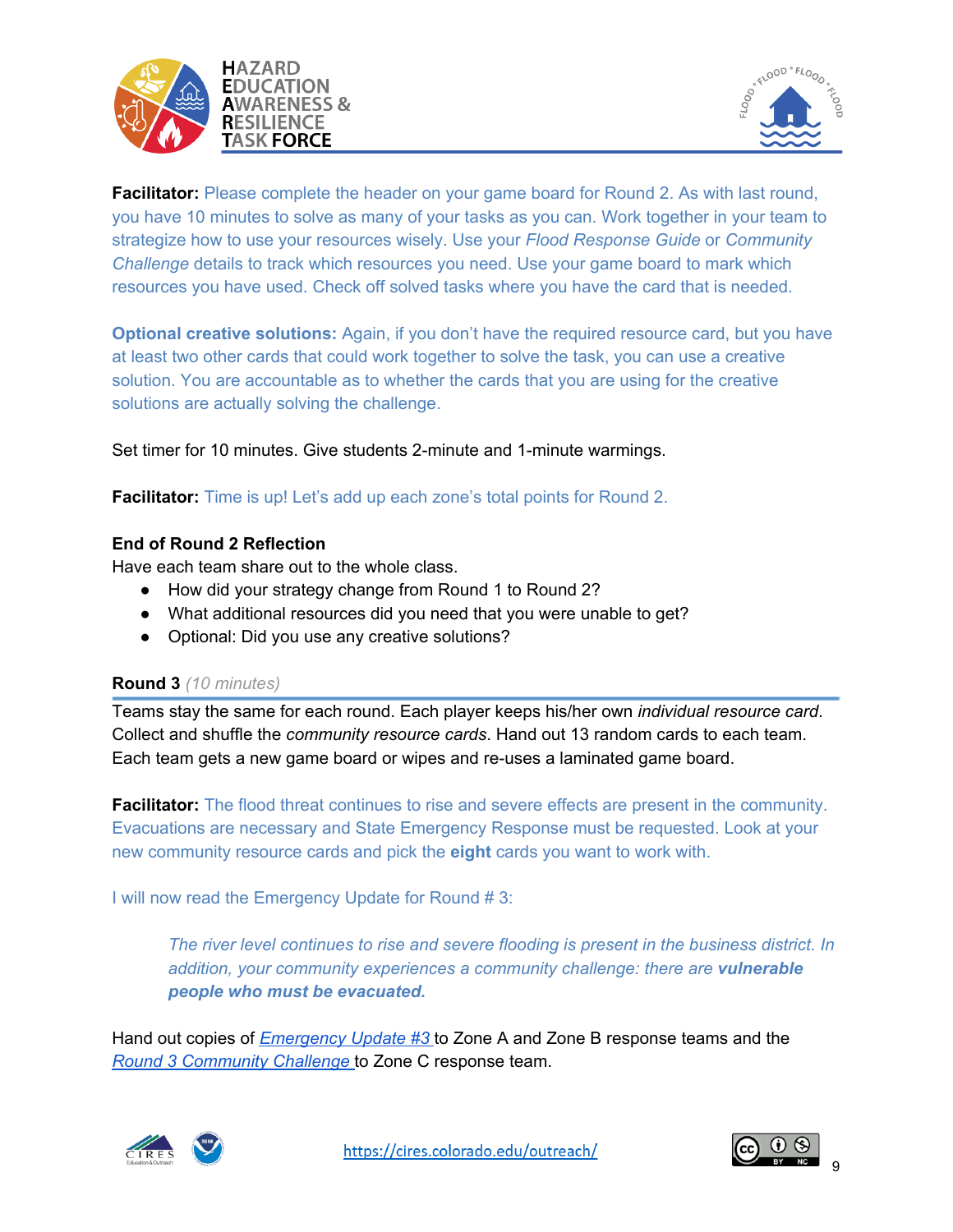



**Facilitator:** Please complete the header on your game board for Round 3. As with last round, you have 10 minutes to solve as many of your tasks as you can. Use your *Flood Response Guide* or *Community Challenge* to track which resources you need. Use your game board to mark which resources you have used.

**Optional creative solutions:** Again, if you don't have the required resource card, but you have at least two other cards that could work together to solve the task, you can use a creative solution. You are accountable as to whether the cards that you are using for the creative solutions are actually solving the challenge.

Set timer for 10 minutes. Give students 2-minute and 1-minute warmings.

**Facilitator:** Time is up! Let's add up each zone's total points for Round 3.

## **End of Round 3 Reflection**

**Facilitator:** River levels have stabilized and emergency responders from outside your community have arrived to provide additional supplies, equipment and personnel. Congratulations to your community for pulling together and working to protect your town!

Choose from the following discussion questions as time and interest allow. Questions can also be divided between teams or individuals in a think-pair-share format.

- Before you played the game, you tried to anticipate where you would need resources. Were the resources you thought you would need the ones you actually ended up needing? Are there choices you would have made differently if you were to play again?
- How well did the members of your zone work together? How well did the different zones work together?
- How does having played this game change what you think about disaster preparation in your community?
- Think about the dynamic in the room as zone response teams were working together to find the resources to solve their community challenges. What strategies did you use to communicate with other teams? Were other zone response teams willing to share resources and information with you, or did teams take a more competitive approach?



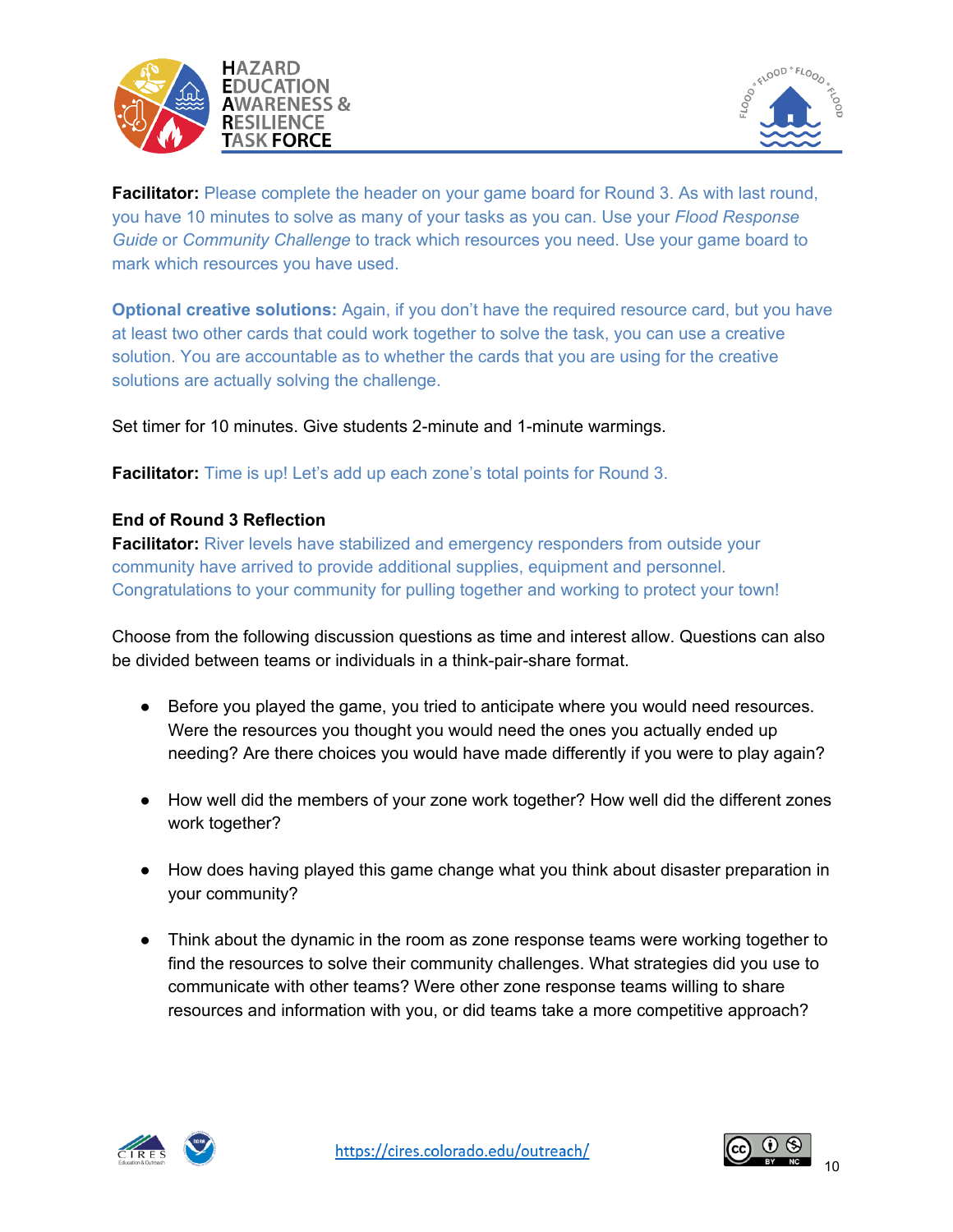



- What elements of the game felt like something that could happen in real life? What elements didn't feel very realistic? What can we learn about becoming more resilient from a game like this?
- Take a look at the community map. How does the distribution of buildings and parks affect the community's vulnerability and response? How might you design things differently in the community to be more resilient?

## **Optional extension activities**

| <b>Activities</b>                              | <b>Extensions</b>                                                                                                                                                                                                                                                                                                                                                                                                                                                                                                                                                                                                                                                                                                                                                    |  |
|------------------------------------------------|----------------------------------------------------------------------------------------------------------------------------------------------------------------------------------------------------------------------------------------------------------------------------------------------------------------------------------------------------------------------------------------------------------------------------------------------------------------------------------------------------------------------------------------------------------------------------------------------------------------------------------------------------------------------------------------------------------------------------------------------------------------------|--|
| Introduction to<br>community resource<br>cards | Each player selects two or three community resource cards to review<br>and answer the question on the front of the resource card.                                                                                                                                                                                                                                                                                                                                                                                                                                                                                                                                                                                                                                    |  |
| <b>Creative Solutions</b>                      | Each round, students can solve their tasks using a creative solution (a<br>creative combination of community and individual resource cards), but<br>it must fit the challenges. For example, a "road barricade" could<br>potentially be solved by the "road signs" and an individual resource<br>card with "construction help" specified. Some students may try to abuse<br>the flexibility around the option to use creative solutions. You can<br>increase accountability by having zone teams report out on their<br>creative solutions at the end of the round or have teams evaluate or<br>vote on each other's creative solutions. The creative solutions is an<br>optional extension and can be omitted for younger or larger groups to<br>simplify the game. |  |
| <b>Model Round</b>                             | In some cases, it might help to run a quick model round (5 minutes)<br>before Round 1:                                                                                                                                                                                                                                                                                                                                                                                                                                                                                                                                                                                                                                                                               |  |
|                                                | <b>Facilitator:</b> Let's play a quick model round to see how the game runs.<br>Your team has already selected eight community resource cards. Let's<br>play this round with just four of those cards.                                                                                                                                                                                                                                                                                                                                                                                                                                                                                                                                                               |  |
|                                                | For this round, all three zones are at Level 2 Flood Risk. How many of<br>the tasks for level 2 risk can your zone accomplish with the four<br>community resource cards you chose?                                                                                                                                                                                                                                                                                                                                                                                                                                                                                                                                                                                   |  |
|                                                | Give teams 2 minutes to play.                                                                                                                                                                                                                                                                                                                                                                                                                                                                                                                                                                                                                                                                                                                                        |  |
|                                                | Facilitator: Time is up! Is there anything you would have done<br>differently in choosing your cards after playing this model round?                                                                                                                                                                                                                                                                                                                                                                                                                                                                                                                                                                                                                                 |  |